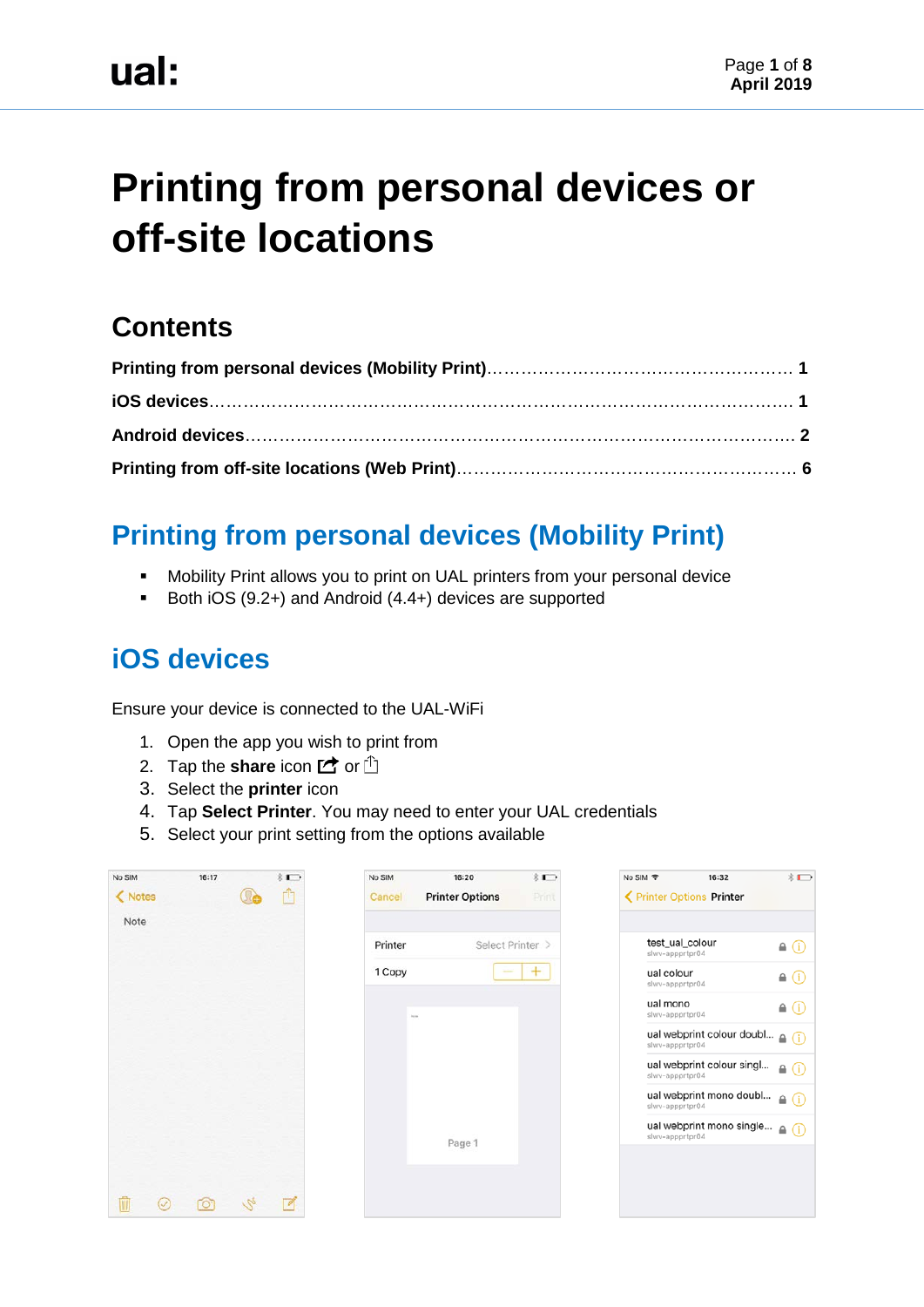<span id="page-1-0"></span>The print options are as follows:

| <b>Option</b>                       | <b>Print result</b>             |
|-------------------------------------|---------------------------------|
| ual colour                          | A4 double sided colour          |
| ual mono                            | A4 double sided black and white |
| ual webprint colour double sided a3 | A3 double sided colour          |
| ual webprint colour single sided a3 | A3 single sided colour          |
| ual webprint mono double sided a3   | A3 double sided black and white |
| ual webprint mono single sided a3   | A3 single sided black and white |

6. Once you have selected your setting, tap **Print** in the upper-right corner

# **Android devices**

Supported devices include Android phones, Google tablets, Samsung, HTC, Lenovo, LG, Sony, Huawei.

- 1. Ensure your device is connected to the UAL-WiFi
- 2. Install the free PaperCut Mobility Print app from the Google Play Store and launch the app

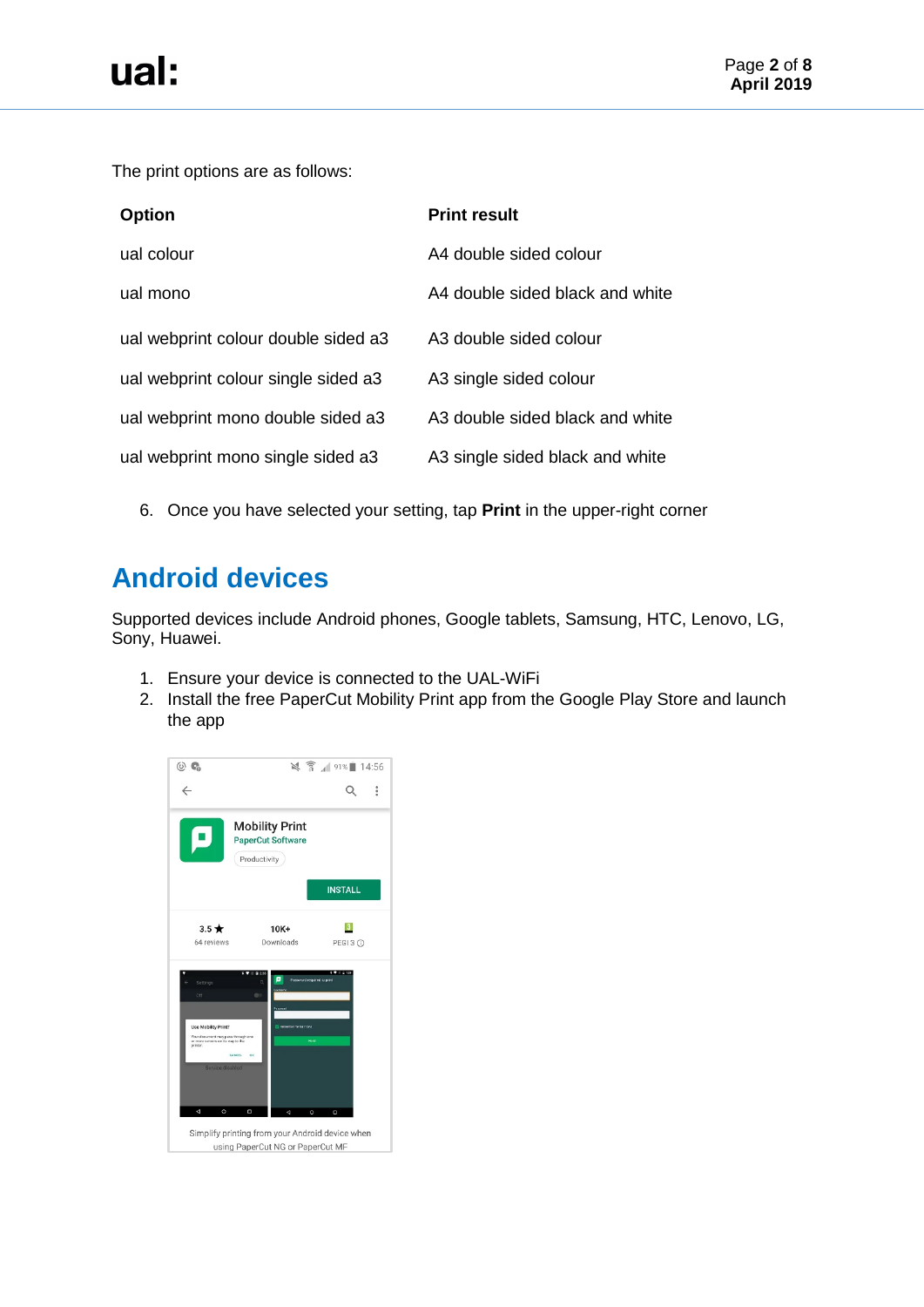### 3. If not already on, tap **Android settings** and **Mobility Print** and turn the service on



4. A list of printing options will appear, but you will not be able to select any

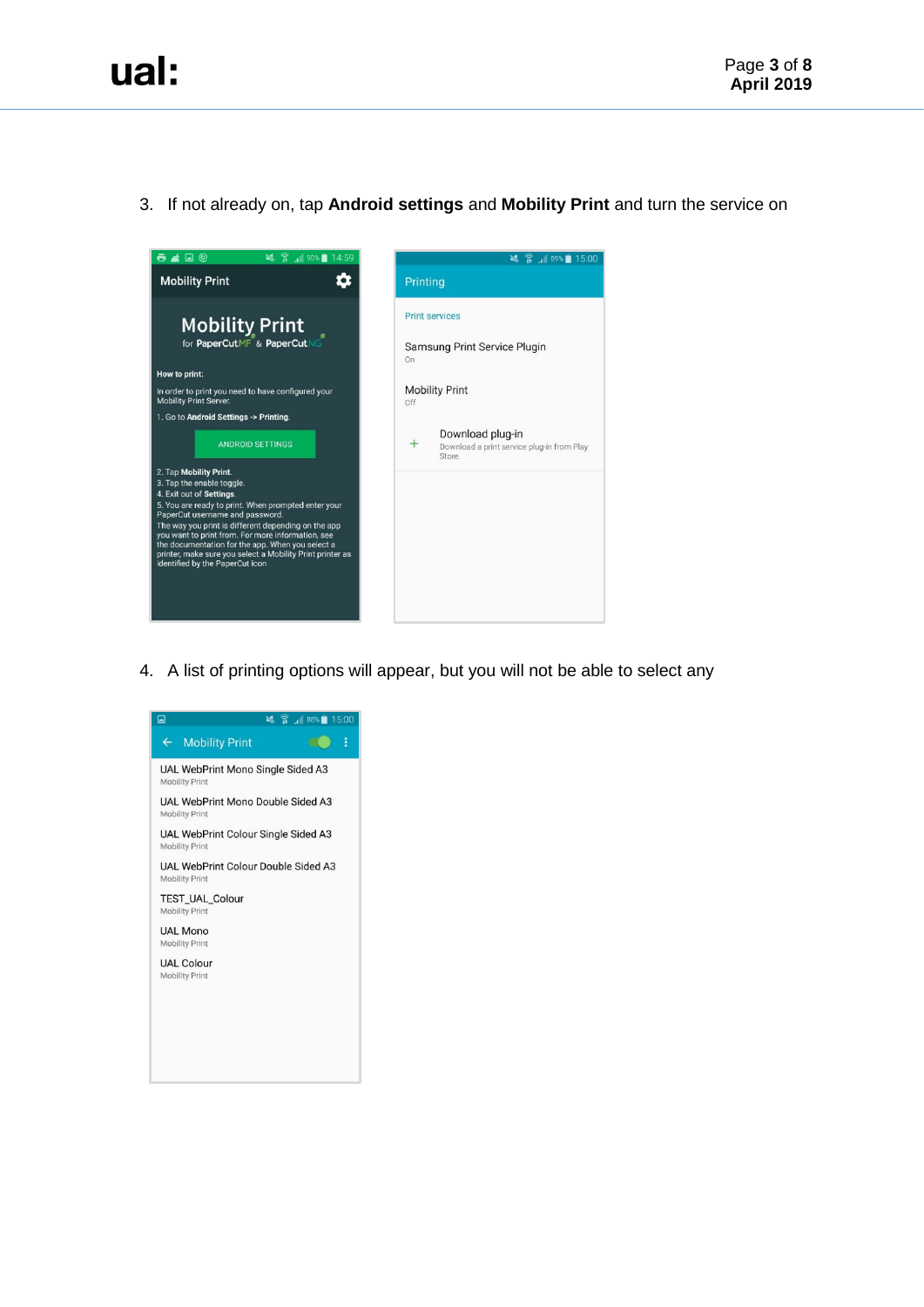5. Return out of this page and open/select the document you wish to print

## 6. Select the **menu** icon: and then select **Print**

| Test print | Delete    |
|------------|-----------|
|            | Share via |
|            | Print     |
|            |           |
|            |           |
|            |           |
|            |           |
|            |           |
|            |           |
|            |           |
|            |           |

- 7. To select print settings, tap the **drop-down arrow**
- 8. Choose your print setting from the options listed
- 9. Select the **Print** icon

| 图 14:09<br>$\Box$                               | 123 盒 196% 14:20 □                                                       | 3 14:09 14:09                                               |
|-------------------------------------------------|--------------------------------------------------------------------------|-------------------------------------------------------------|
| $\frac{1}{PDF}$<br>Save as PDF                  | UAL WebPrint Mono Single Sided A3<br>ø<br><b>Mobility Print</b>          | UAL WebPrint Mono Single Side<br>۵<br><b>Mobility Print</b> |
| Paper size: ISO A4<br>Copies: 1<br>$\checkmark$ | $\frac{1}{\text{PDF}}$ Save as PDF                                       | Paper size: Letter<br>Copies: 1<br>$\checkmark$             |
| $rac{\Phi}{PDF}$                                | <b>UAL Colour</b><br>ø<br><b>Mobility Print</b>                          |                                                             |
| <b>Test print</b>                               | UAL WebPrint Mono Double Sided A3<br>ø<br><b>Mobility Print</b>          | <b>Test print</b>                                           |
|                                                 | <b>UAL Mono</b><br>ø<br><b>Mobility Print</b>                            |                                                             |
|                                                 | <b>UAL WebPrint Colour Double Sided A3</b><br>ā<br><b>Mobility Print</b> |                                                             |
|                                                 | TEST_UAL_Colour<br>o<br><b>Mobility Print</b>                            |                                                             |
|                                                 | UAL WebPrint Colour Single Sided A3<br>ø<br><b>Mobility Print</b>        |                                                             |
|                                                 | All printers                                                             |                                                             |
|                                                 |                                                                          |                                                             |
| $1/1$                                           | $1/1$                                                                    | $1/1$                                                       |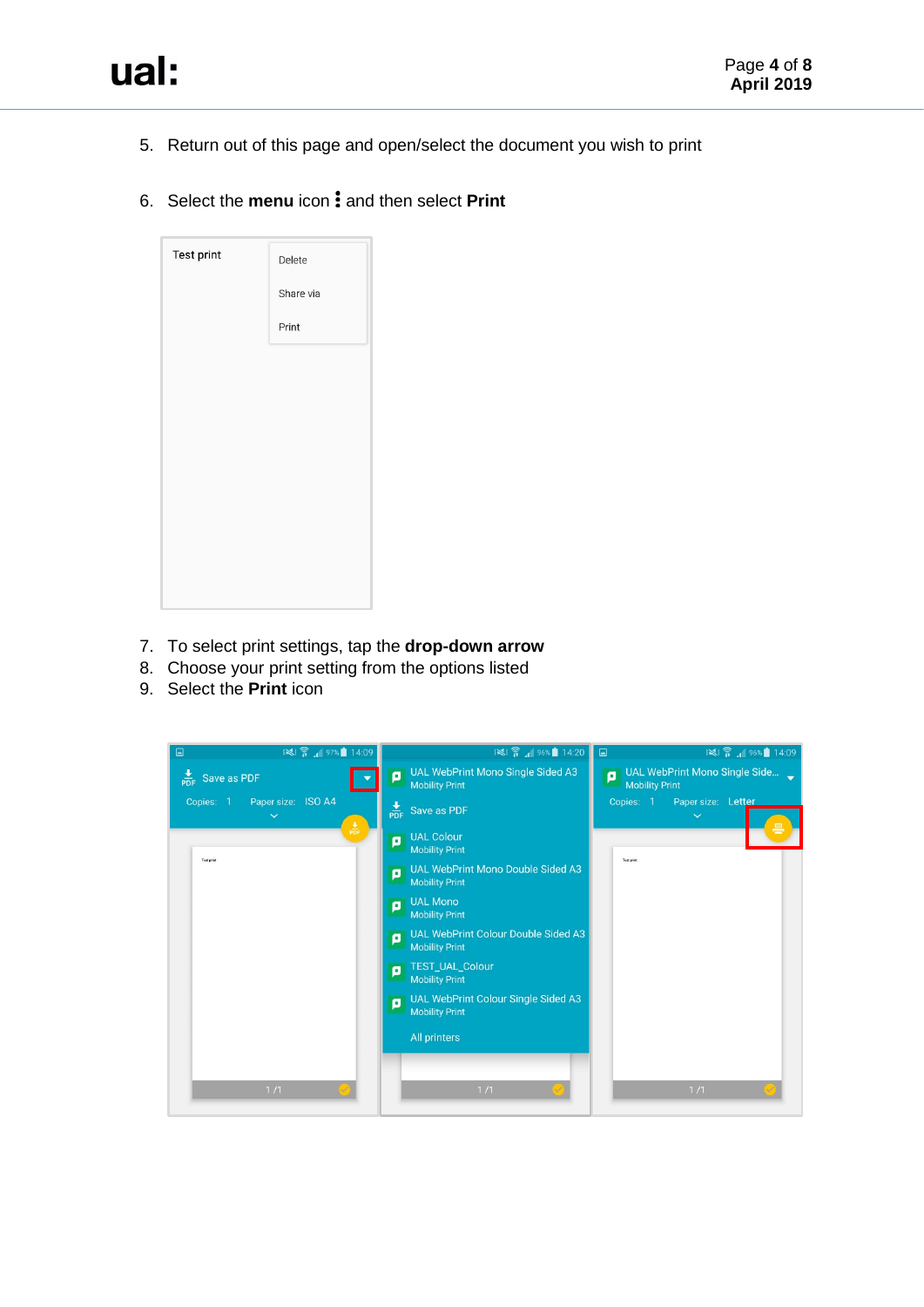# ual:

The print options are as follows:

| <b>Option</b>                       | <b>Print result</b>             |
|-------------------------------------|---------------------------------|
| UAL WebPrint Mono Single Sided A3   | A3 single sided black and white |
| <b>UAL Colour</b>                   | A4 double sided colour          |
| UAL WebPrint Mono Double Sided A3   | A3 single sided black and white |
| <b>UAL Mono</b>                     | A4 double sided black and white |
| UAL WebPrint Colour Double Sided A3 | A3 double sided colour          |
| UAL WebPrint Colour Single Sided A3 | A3 single sided colour          |

### 10. When prompted enter your **UAL username and password** and tap **Print**

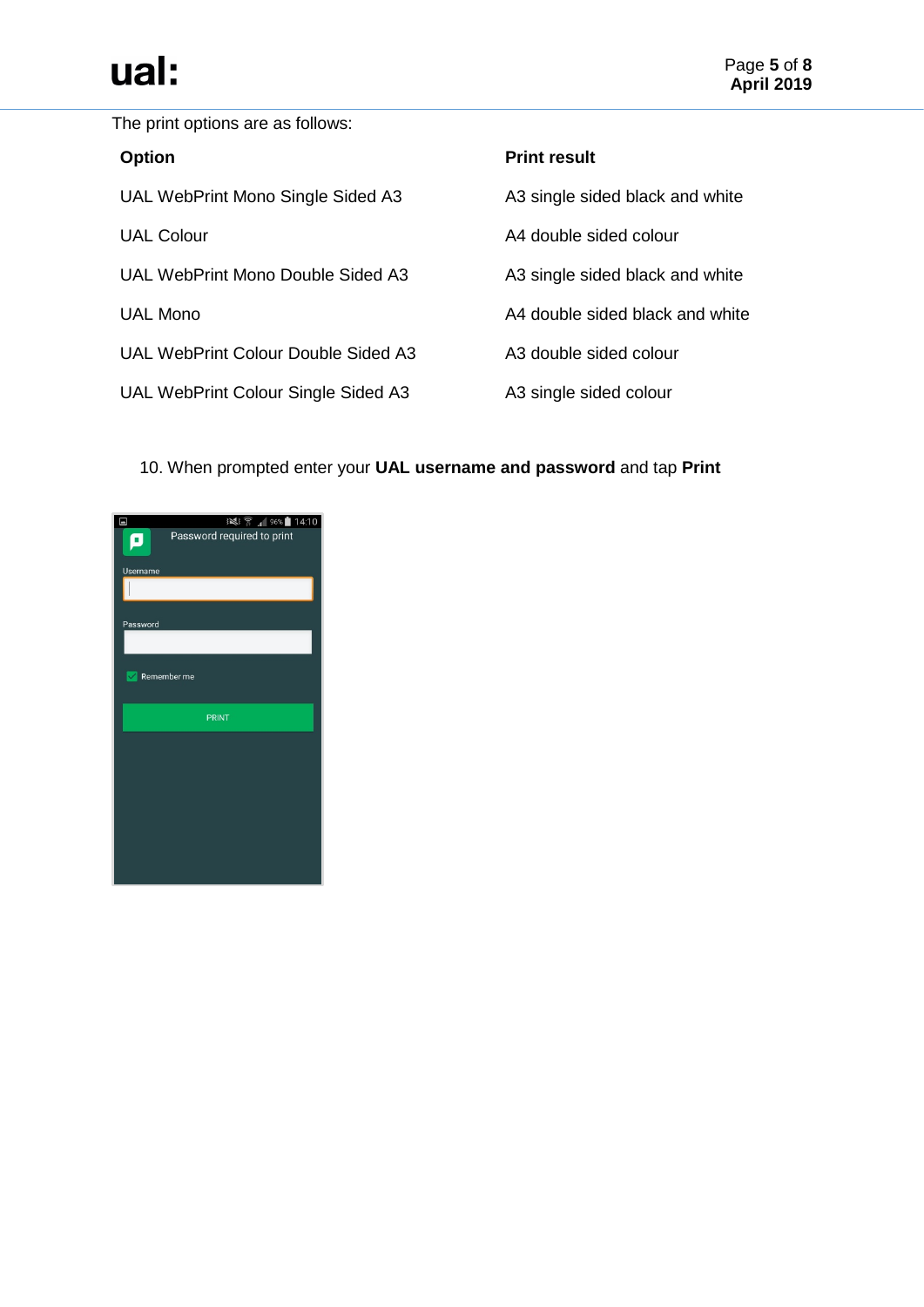# <span id="page-5-0"></span>**Printing from off-site locations (Web Print)**

Web Print allows you to send a print file to the UAL printer network while you are at another location such as home or another office. Windows, Mac OS and Macbook devices are supported.

- 1. Open your internet browser and search:<https://ualprint.arts.ac.uk/user>
- 2. Login to the service with your UAL username and password

|           | ual:    |        |  |
|-----------|---------|--------|--|
| Username  |         |        |  |
| Password. |         |        |  |
| Language  | English | $\sim$ |  |
|           | Log in  |        |  |

3. Select Web Print from the left-hand menu

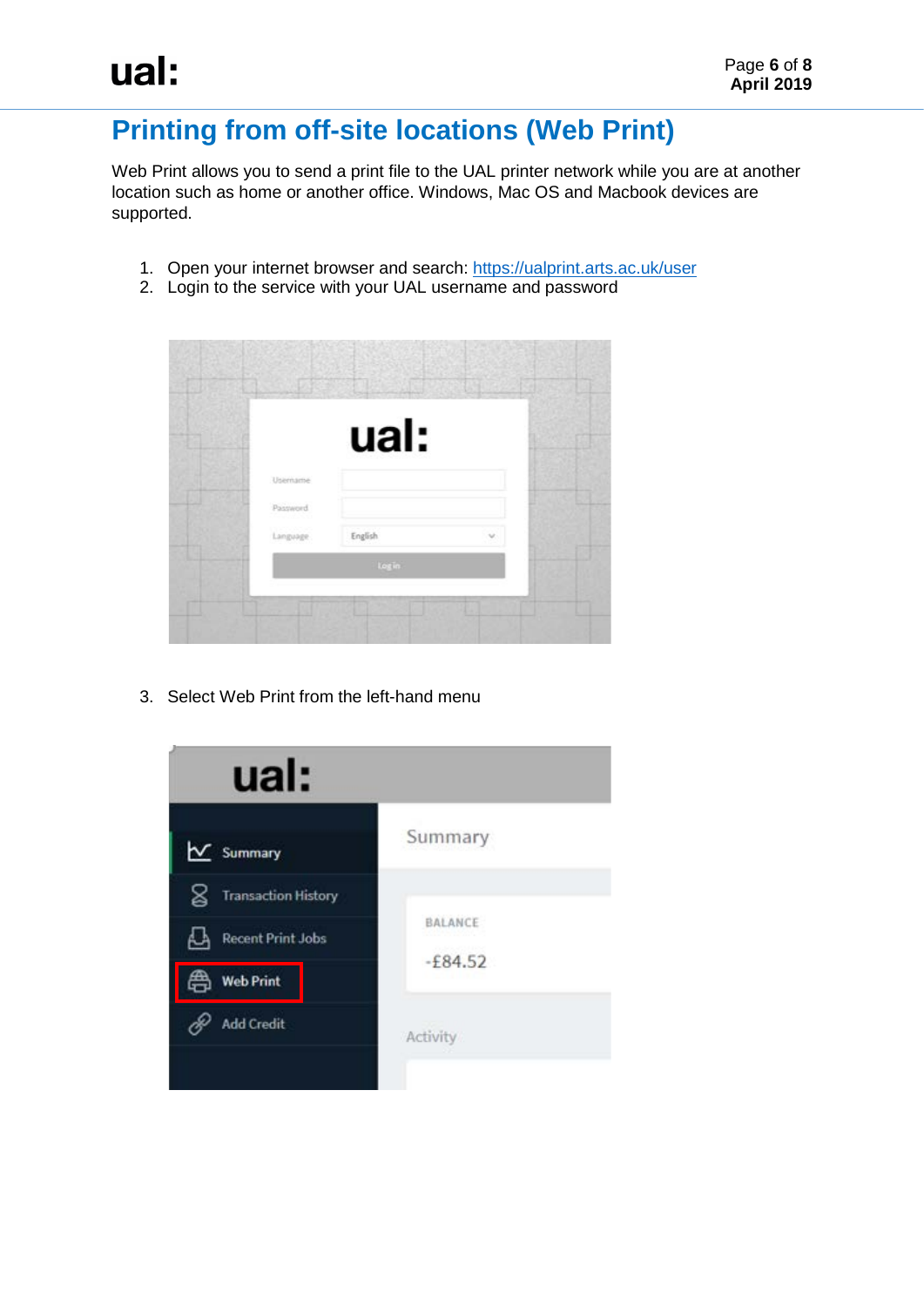#### 4. Select **Submit a Job**



5. Select your print setting from the options available: